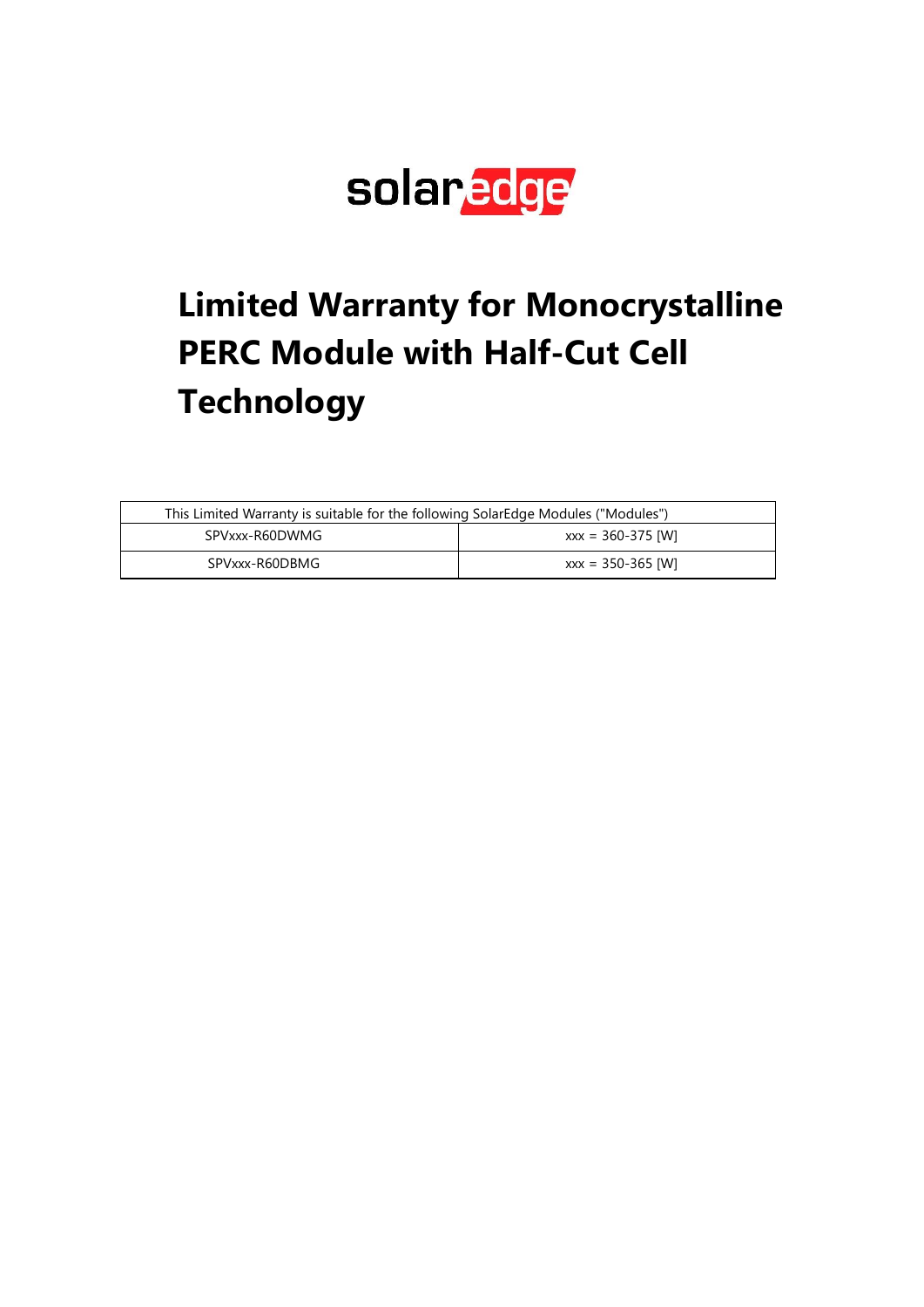

# 1. Limited Product Warranty

The Modules warranty period is 180 months ("Modules Warranty Period") commencing on the earlier of: (i) installation date of the Module; or (ii) 6 months after the Module was shipped out of the production plant or manufacturing date if shipping date cannot be verified ("Warranty Start Date").

SolarEdge warrants its Modules to be free from material and/or manufacturing defects but strictly to the extent that it influences the power output functionality of Modules more than expected in accordance with the product specification under normal application, installation guidelines and use conditions.

If the Modules fail to confirm to this warranty during the Modules Warranty Period, SolarEdge will, at its sole discretion, either: (i) repair or replace the Modules; or (ii) refund the market value of the Modules at the time of claim.

# 2. Limited Peak Power Warranty

For all Modules - no less than 97% of Modules' nominal power in the first year from Warranty Start Date, thereafter it decreases linearly by no more than 0.7% per year, remain no less than 80.2% of nominal power till the 25<sup>th</sup> year from Warranty Start Date.

All the warranted percentages of nominal power output should be as indicated by SolarEdge on the respective Module minus a tolerance range of 3% percent under standard test conditions.

If, for a period of twenty five (25) years as of the Warranty Start Date, the Module exhibit a power output less than the warranted percentages of nominal power output described under article 11, provided that such loss in power is determined by SolarEdge (at its sole and absolute discretion) to be due to defects in materials or workmanship of the Module, SolarEdge will, at its sole discretion, either: (i) repair or replace the Modules; or (ii) refund the market value of the Modules at the time of claim.

## 3. General Conditions for Warranty Claims

(1) Claims must be submitted within the applicable Modules Warranty Period, immediately upon noticing the defect.

(2) The warranty provided herein ("Limited Product Warranty" and the "Limited Peak Power Warranty") do not apply to any Modules which have been subjected to:

(i) Misuse, abuse, neglect or accident, wear and tear from the installed environment.

(ii) Non-compliance with national and local electric codes or installation and maintenance manual of SolarEdge or the manufacturer.

- (iii) Poor system design or maintenance (e.g. long term stress on the bypass diodes in the Modules).
- (iv) Downgraded or customized Modules, or any Modules not specifically covered by this warranty.
- (v) Modules which were not installed by a qualified or licensed technician in the solar or electrical business.
- (vi) Repaired, modified or altered by someone other than an approved service technician of SolarEdge.

(vii) Any damage caused by power failure surges, lightning, flood, soot, acid rain or industrial chemicals, salt water, fire, accidental breakage or other events out of SolarEdge control.

(vii) Reinstallation of the installed Modules or change the location of the Module installed without any prior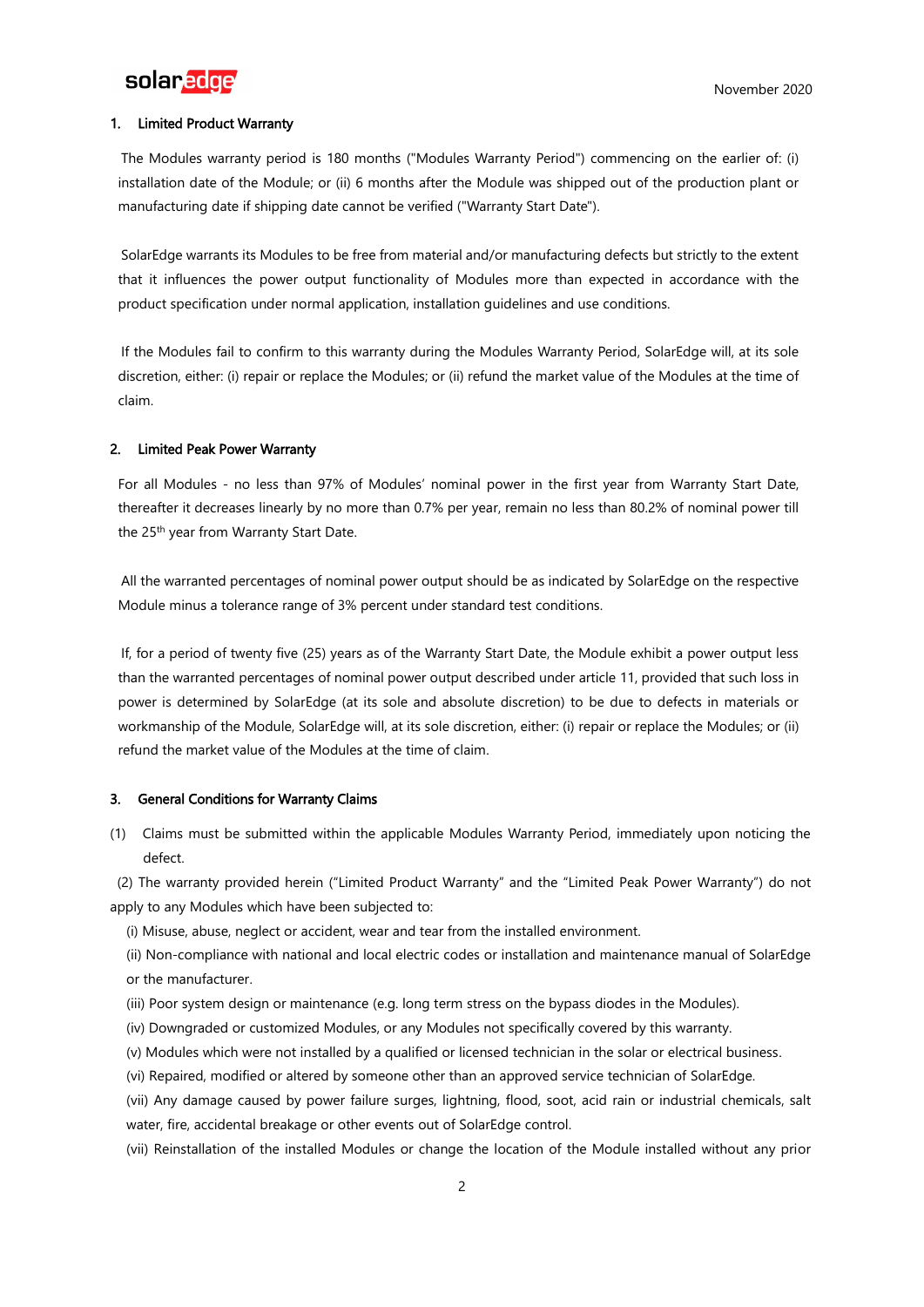

written consent or authorization by the SolarEdge.

(viii) Combination with equipment, items or materials not permitted by the documentation or in violation of local codes and standards.

(ix) If the Module was opened, modified or disassembled in any way without SolarEdge's prior written consent; (X) Any damage by software, interfacing, parts, supplies or other product not supplied by SolarEdge;

This Limited Warranty does not cover cosmetic or superficial defects, dents, marks or scratches, which do not influence the proper functioning of the Module.

(3) Both the "Limited Product Warranty" and the "Limited Peak Power Warranty" do not cover non SolarEdge branded electronics.

(4) Both the "Limited Product Warranty" and the "Limited Peak Power Warranty" do not cover any costs and expenses for the removal, installation or reinstallation, scraping of the Modules, those costs and expenses shall remain with the buyer;

(5) Warranty claims will not be honored if the type or serial number of the Modules have been altered, removed or made illegible;

(6) If the limited years of the "Limited Product Warranty" and the "Limited Peak Power Warranty", conflict with the local laws, the shorter years shall prevail.

PLEASE NOTE: THE LIMITED WARRANTY OF THE POWER OPTIMIZERS, MANUFACTURED BY SOLAREDGE AND ATTACHED TO THE MODULES, ARE WARRANTIED UNDER A SEPARATE 25 YEAR WARRANTY PROVIDED BY SOLAREDGE AND AVAILABLE AT<https://www.solaredge.com/sites/default/files/solaredge-warranty-may-2020.pdf>

# 4. Limitation of Liability

This "Limited Warranty" as set forth herein is expressly in lieu of and exclude all other express or implied warranties, including but not limited to warranties of merchantability and of fitness for particular purpose, use, or application, and all other obligations or liabilities on the part of SolarEdge, unless such other obligations or liabilities are expressly agreed to in writing signed and approved by SolarEdge. SolarEdge shall have no responsibility or liability whatsoever for damage or injury to persons or property, or for other loss or injury resulting from any cause whatsoever arising out of or related to the Modules, including, without limitation, any defects in the Modules, or from use or installation. Under no circumstances shall SolarEdge be liable for incidental, consequential or special damages, howsoever caused. Loss of use, loss of profits, loss of production, and loss of revenues are specifically and without limitation excluded.

# 5. Obtaining Warranty Performance

If the buyer has a justified claim covered by this "Limited Warranty", an immediate notification shall be filed in writing by sending an email to SolarEdge address [support@solaredge.com,](mailto:support@solaredge.comT) or by contacting SolarEdge via the support portal on the SolarEdge website in the installer section. Together with the notification, the buyer should enclose the evidence of the claim with the corresponding serial number of the Modules and the date on which the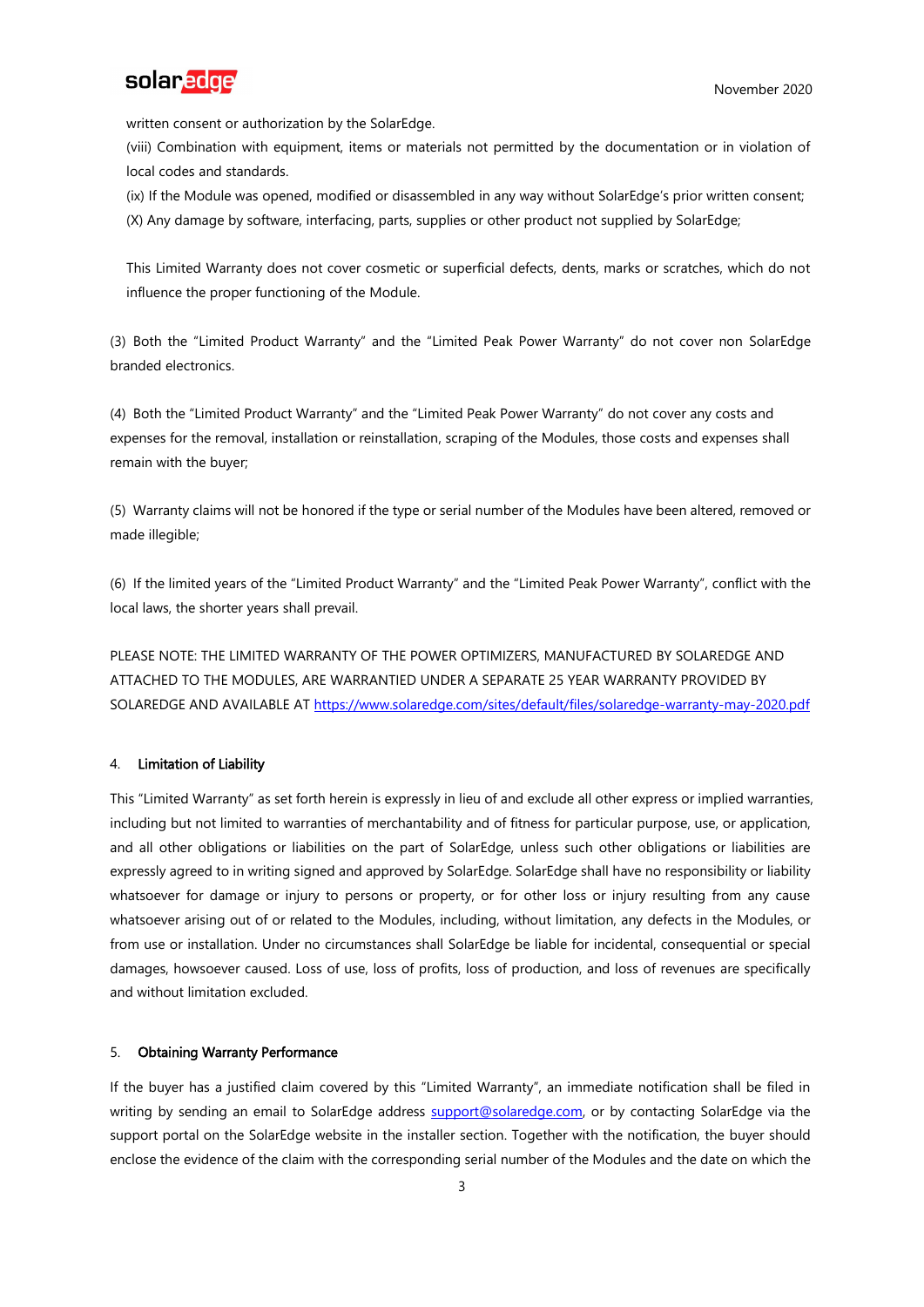# solaredge

Modules have been purchased. An invoice with clear indication of the purchase date, purchase price, module type, stamp or signature of SolarEdge representative or its distributors should also be submitted as part of the evidence. The return of any Modules will not be accepted unless prior written authorization has been given by SolarEdge. Please note that if a claim finally prove is not due to SolarEdge fault, the SolarEdge Specialist might charge a fee for visiting your address.

#### 6. Severability

If a part, provision or clause of this "Limited Warranty", or the application thereof to any person or circumstance, is held invalid, void or unenforceable, such holding shall not affect and shall leave all other parts, provisions, clauses or applications of this "Limited Warranty", and to this end such other parts, provisions, clauses or applications of this "Limited Warranty" shall be treated as severable.

#### 7. Technical Disputes

In case of any discrepancy in a warranty-claim, a first-class international test-institute such as TÜV Rheinland in Germany / China, TUV SUD in Germany / China, PI in Berlin / China and the third party which be agreed between the parties, shall be retained to judge the claim finally. All fees and expenses so arising shall be borne by the failed party. SolarEdge reserves the right for the final interpretation.

#### 8. Miscellaneous

The repaired Module or replacement parts or Module, as applicable, shall continue to be covered under the Modules Warranty Period for the remainder of the then-current Modules Warranty Period for the Module. SolarEdge has the right to deliver another type (different in size, color, shape and/or power) in case the manufacturer has discontinued producing the replaced Modules at the time of the claim.

### 9. Warranty Transfer

This "Limited Warranty" is transferable when the Module remains installed in its original installation position.

#### 10. Force Majeure

SolarEdge shall not be responsible or liable in any way to the buyer or any third-party for any non-performance or delay in performance of any terms and conditions of sale, including this "Limited Warranty", due to any acts of God, wars, riots, strikes, warlike conditions, plague or other epidemics, fire, flood, or any other similar cause or circumstance beyond the reasonable control of SolarEdge. In such cases, performance by SolarEdge of this Limited Warranty shall be suspended without liability for the period of delay reasonably attributable to such causes.

#### 11. Validity

"Nominal Power specified in the product data sheet" is the power in Watt peak that a PV-module generates in its Maximum Power Point under STC (Standard Test Conditions). "STC" are as follows (cumulative): (a) Light spectrum of AM 1.5; and (b) an irradiation of 1000 W per  $m^2$ ; and (c) a cell temperature of 25 degrees centigrade at right angle irradiation. The measurements are carried out as per IEC 61215 as tested at the connectors or junction box terminals – as applicable – per calibration and testing standards of SolarEdge valid